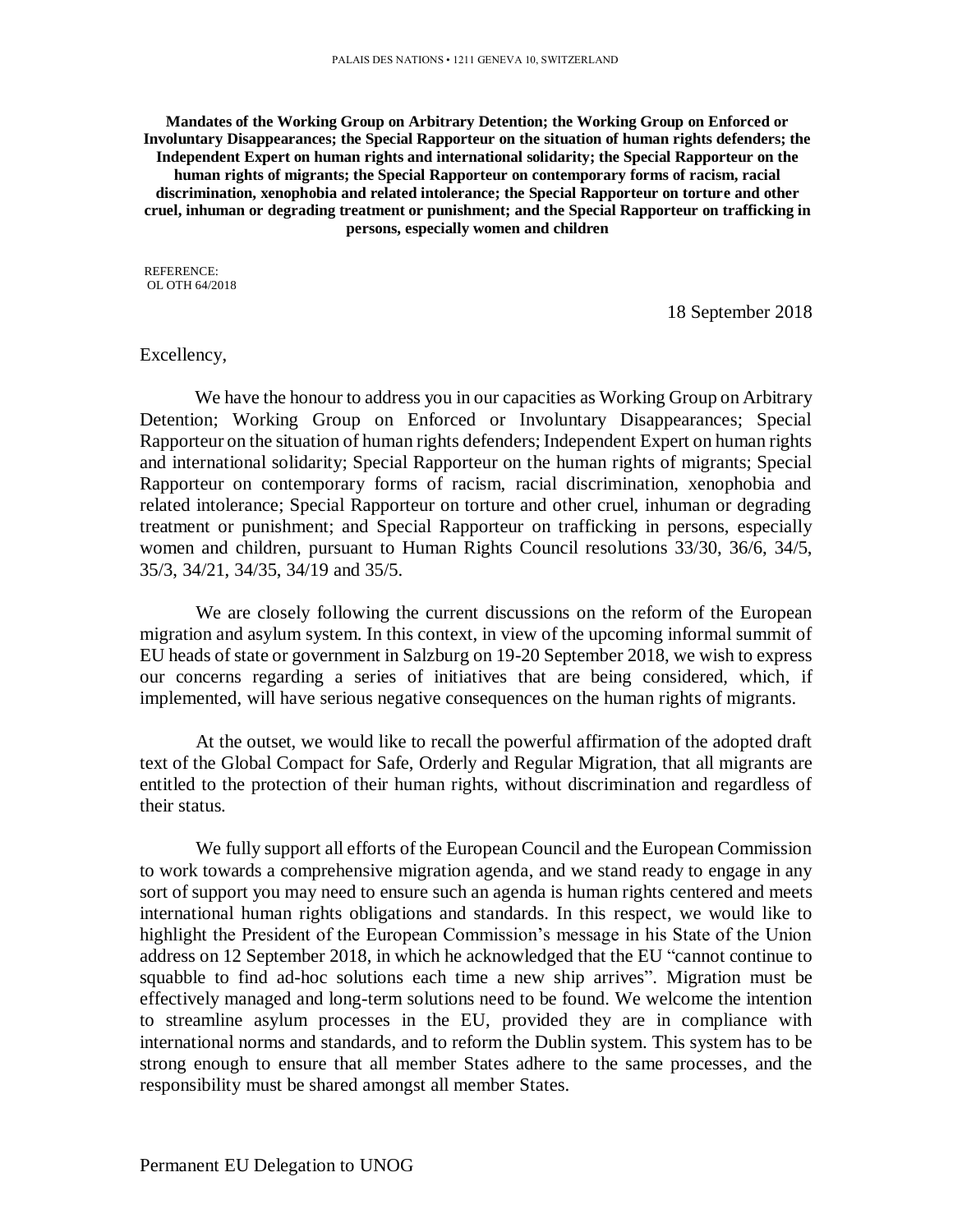We would like to comment on three particular proposals elaborated by the European Commission based on the European Council's conclusions, which are of utmost concern from a human rights perspective, namely: the creation of regional disembarkation platforms, the establishment of controlled centres, and the strengthening of the border police and coast guard.

It has become evident that arrangements need to be found in order to prevent deaths at sea and ensure that migrant persons are disembarked in places of safety, through a predictable process. Any such mechanism should be premised on solidarity and shared responsibility by EU member States, including reception and resettlement efforts. Outsourcing responsibility of disembarkation to third countries, in particular those with weak protection systems, only increases the risk of *refoulement* and other human rights violations. As similar models have shown elsewhere, external disembarkation and processing centres do not provide durable solutions and result in numerous grave human rights violations, including breaches of the *non-refoulement* obligation, torture and illtreatment, confinement amounting to arbitrary or indefinite detention, and violations of the right to life. Furthermore, processes should be established to ensure that relevant actors be held to account if they fail to meet international standards.

Another proposal under consideration, in connection with the disembarkation platforms, are so-called ad hoc or temporary "controlled centres" in EU member States. Migrant persons who disembark in an EU member State would be transferred to these centres for an assessment of their international protection needs. In this regard, utmost care has to be given to ensure due process guarantees and legal safeguards are met, including proper individual assessments and safeguards against arbitrary detention. In this regard, it is important to adopt appropriate systems to identify protection needs of migrant persons in vulnerable situations, including victims of torture and victims or potential victims of trafficking, in compliance with international human rights law.

These temporary centres should ensure protection of the economic, social and cultural rights of migrants such as access to an adequate standard of living, food, water, health and education, as well as protection of their civil and political rights, including the rights to life, physical and mental integrity and access to justice. Further, these centres should not deprive all migrants of their liberty, as any form of administrative detention or custody for migrants must be used as an exceptional measure of last resort, for the shortest period of time, and only if justified by a legitimate purpose, as stated among others in the revised Deliberation No.5 of the Working Group on Arbitrary Detention. In addition, children should never be detained for reasons related to their own or their parents' migration status, as detention of children in the context of migration cannot ever be in their best interests and therefore constitutes a human rights violation.

These ad hoc centres would be part of a network of national centres where the status of migrants would be processed. In this respect, it is important that the reform efforts also encompass the national centres in member States, in order to allow for the protection of the human rights of migrants throughout the EU asylum system. The EU and its member States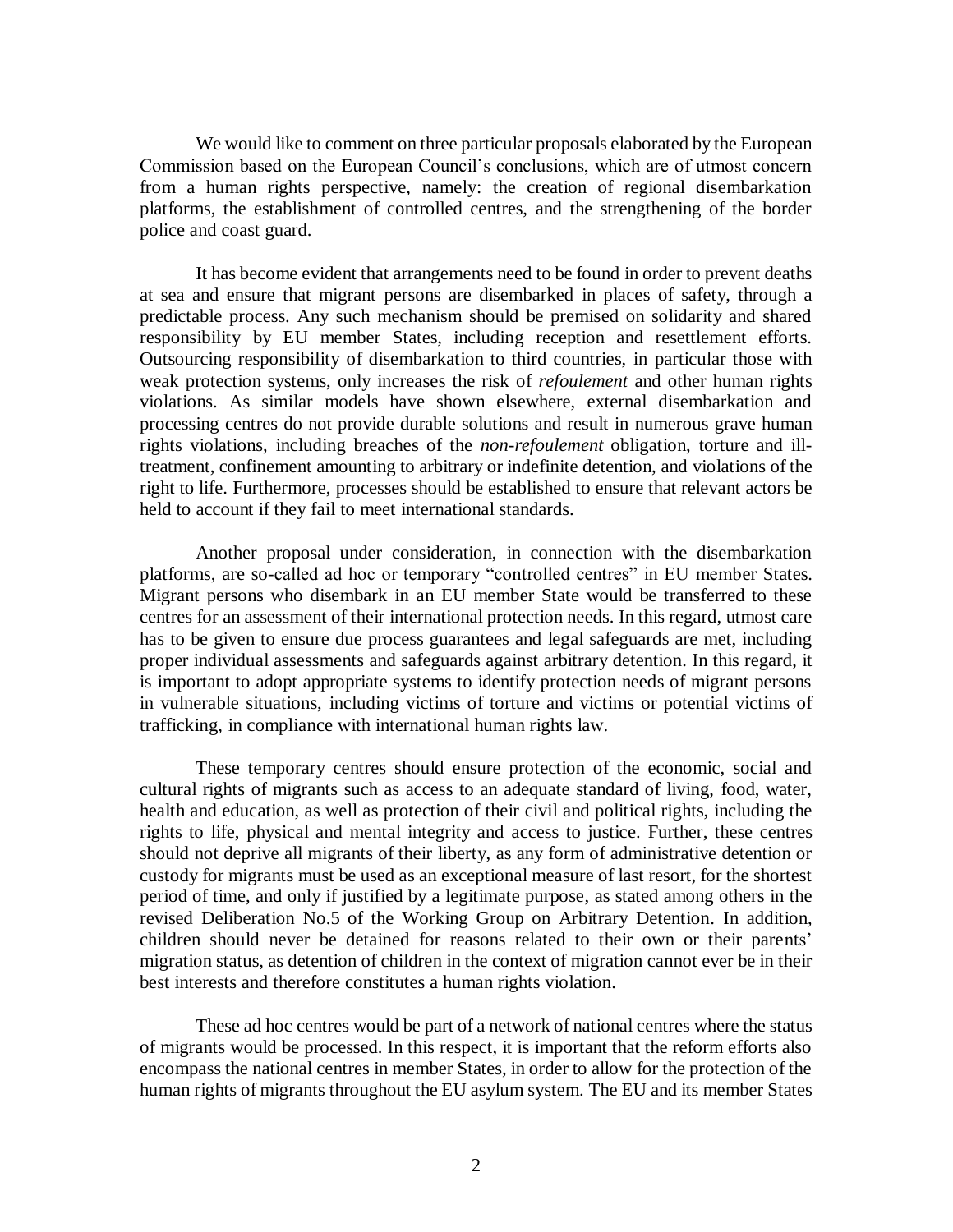should also adopt legal mechanisms to extend protection and grant status based on international human rights law to persons who do not qualify for protection under international refugee law, but whose return would be contrary to obligations under international human rights law, including the principle of *non-refoulement*.

The return of migrants who do not meet the requirements of international refugee and human rights protection to remain in the host country should be conducted in safety, with due regard for dignity, humanity and respect for human rights, and in compliance with international law. Forced returns should always be a measure of last resort, and follow a fair and efficient process guaranteeing that all legal safeguards have been provided, most notably the requirements for individual assessments to respect the principle of *nonrefoulement*.

Thirdly, the proposal to further strengthen the European Border and Coast Guard Agency (FRONTEX) "to better protect [EU] external borders," as per President Juncker's aforementioned State of the Union message, causes concern due to the focus on security and returns. Prioritizing the return of migrants from Europe, in particular accelerating the return of migrants in irregular situation, without ensuring that key international human rights obligations are upheld such as the fundamental principle of *non-refoulement*, cannot be considered a protection response. Moreover, increasing the number of border and coast guards may lead to more deaths en route, as it pushes migration further underground, forcing migrants to seek other irregular and more dangerous channels for migration, and to higher risks to fall prey to traffickers. The focus should be on saving lives and disembark at the closest port of safety.

In a 2017 report the Working Group on Enforced Disappearances highlighted how the increasingly precarious movements of migrants undertaking long and perilous journeys, together with the increasingly rigid migratory policies of States, focused on deterrence, have created a situation that exposes migrants to heightened risks of becoming victims of human rights violations, including enforced disappearances. The report refers to worrying cases in which migrants have disappeared as an involuntary but direct consequence of the actions of the State, for instance in the case of pushbacks, both at land or at sea.

We are deeply concerned that in truth, the above-mentioned three proposals which are being discussed in the context of the reform of the common migration and asylum system are aimed at sealing borders, closing the protection space in Europe, and disregarding human rights principles and humanitarian concerns as central aspects at stake. Moreover, we are concerned that these measures are being proposed as a means to leverage political gain in response to the worrying rise of anti-migration and xenophobic hate speeches and stances, as reflected by increased acts and discourses of violence and racism against migrants in various member States. In this respect, we urge the European Commission to lead efforts to counter negative anti-immigration discourses both at the political and social level in order to facilitate and improve the reception and integration of migrants in Europe.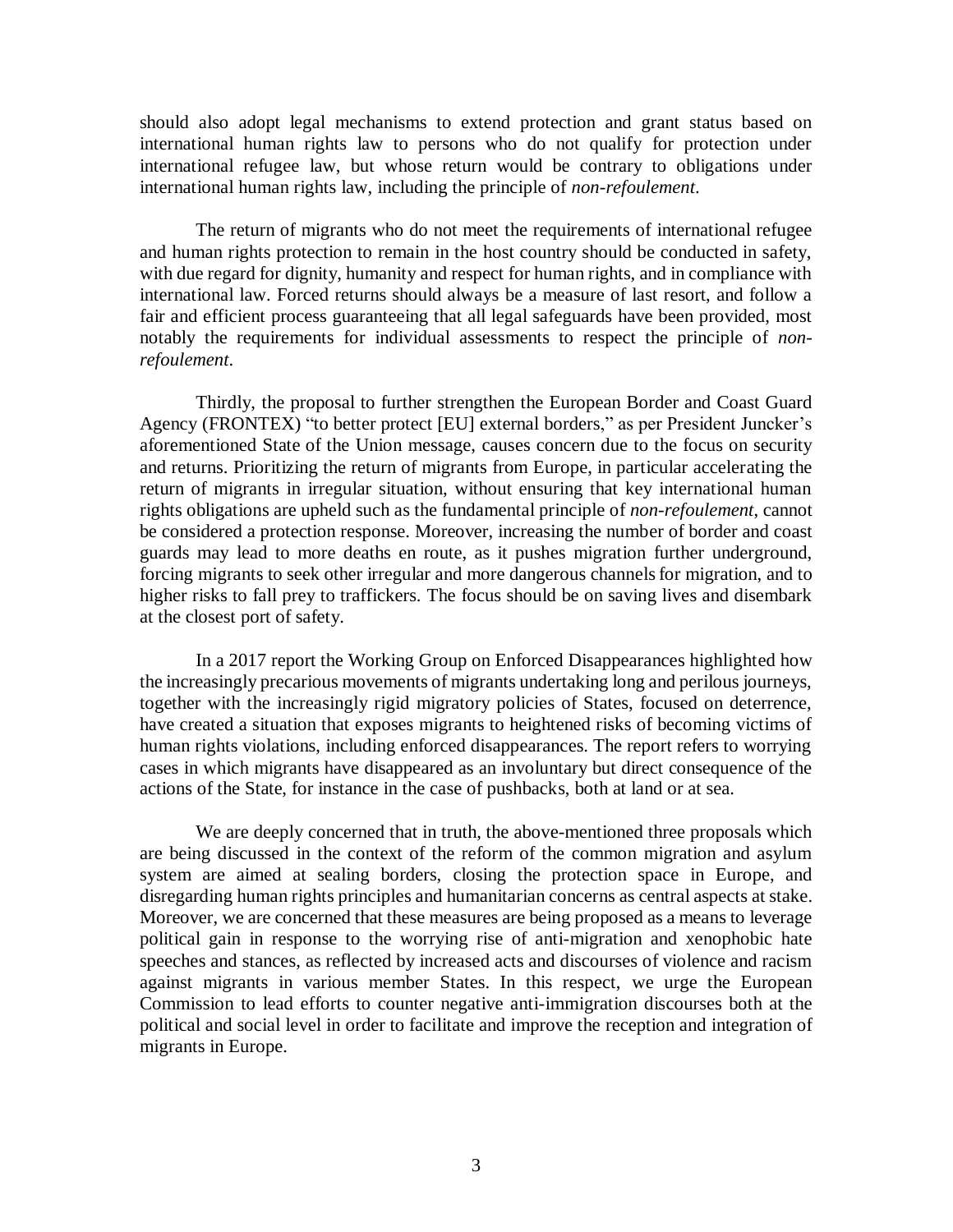States should not hide behind the lack of solidarity of other member States to relinquish their international obligations vis-à-vis asylum seekers and migrants in vulnerable situations. Human rights obligations do not depend on reciprocity among States, but are of a universal, unconditional nature.

The EU and its member States must ensure that acts of solidarity with migrants by civil society organizations and human rights defenders, including during search and rescue operations and at border crossing, are not criminalized. The continued and tragic loss of lives at sea can be prevented, and the NGO's acts of solidarity are certainly not a pull factor. Therefore, we encourage the EU to establish a dedicated humanitarian search and rescue operation for people crossing the Mediterranean, and to establish clear support procedures for private and commercial vessels which come to the aid of migrants in distress at sea.

The EU and its member States should adopt a more thoughtful approach, and seek constructive, long-term, sustainable solutions, instead of adopting counterproductive and ineffective security policies which result in the criminalization and stigmatization of migrants. In 2016 the European Commission pointed out some of the crucial shortcomings of the common European asylum system, such as the disproportional responsibility placed on some member States. The European Commission also stressed the need for orderly and safe regular pathways to the EU for people in need of international protection as well as for those who can contribute economically. The EU and its member States should acknowledge their real labour market needs, combat irregular labour markets, and develop and incentivize regular, safe, accessible and affordable migration channels, including for migrant workers with varying skill levels, in line with the suggestions of the European Union Agency for Fundamental Rights. The economic argument is clear: migration powerfully contributes to economic growth and social and cultural aspects of development.

It is high time for the EU to accept the impossibility of sealing borders and the perverse incentives and paradoxes created by the current system, as well as the inevitability and added benefits of mobility. The EU must invest in the overall development of a coherent and robust migration policy that fully integrates the human rights of migrants as enshrined in both international and regional law. Measures intended to prevent migration, accelerate returns, and seal borders are not the solution, and only respond to misguided security concerns over the protection of migrants. Persons seeking protection will continue to risk their lives to reach the EU, no matter how dangerous the routes are, unless they are offered credible and feasible alternatives, including in relation to their social and economic empowerment and integration. As reality shows, more restrictive European migration and asylum policies will not stop migration, but will only lead to additional suffering, deaths and human rights violations in the Mediterranean Sea, as long as the EU does not adopt measures that fully recognize the push and pull factors of irregular migration.

We therefore urge the EU and its member States to live up to their commitment of human rights and lasting solidarity, by ensuring the protection of human rights of migrants in the new EU migration system, and as part of their commitment for the effective implementation of the Global Compact for Safe, Orderly and Regular Migration.